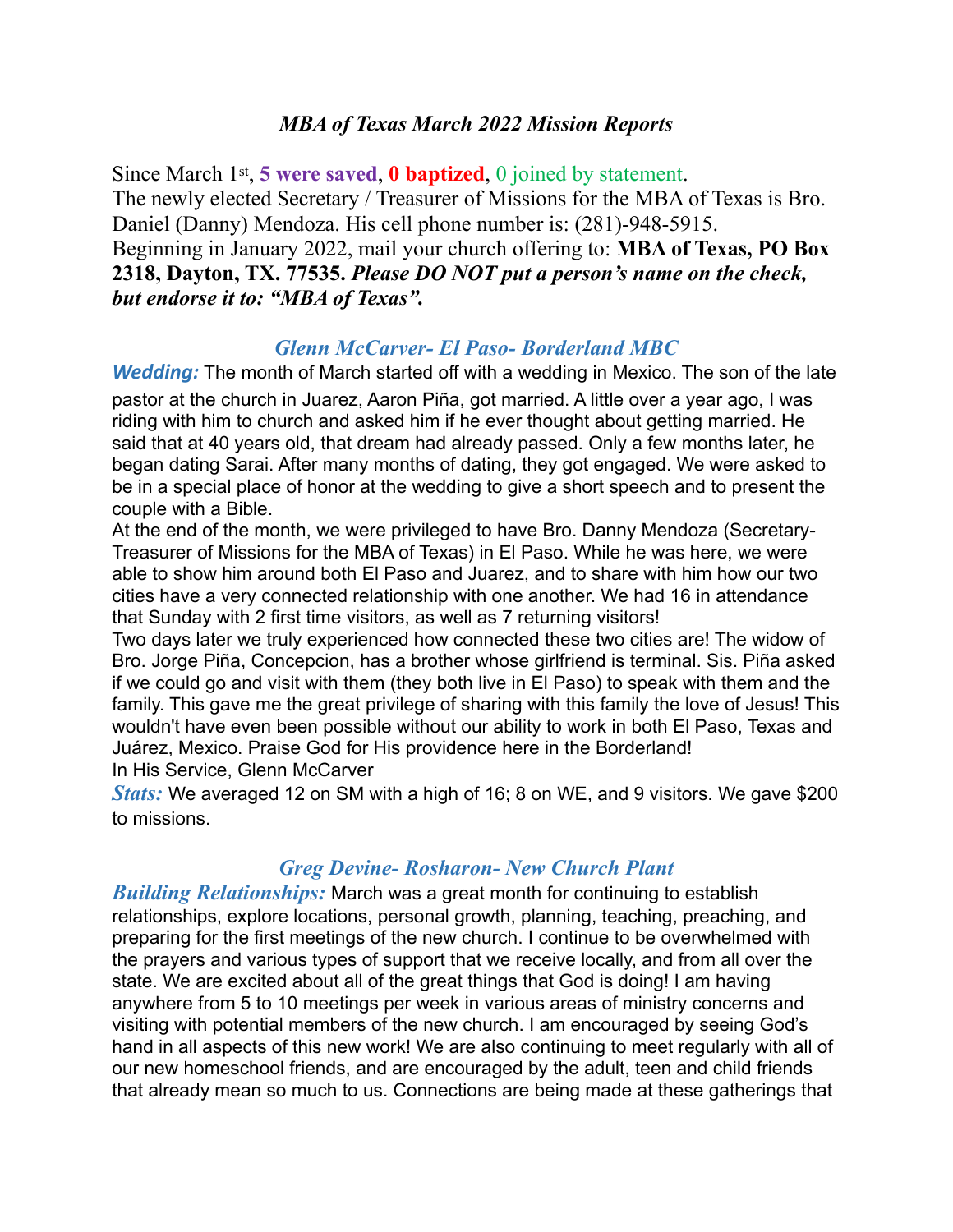will impact our new work.

My wife, Amy, and I have met with the director of the Pregnancy Help Center in Lake Jackson. This is a Gospel-centered center that offers free services to pregnant ladies. This is a similar center to the one we were active with in northwest Arkansas. We will begin Bible studies in our home on Sunday nights in April! Please pray for us in this exciting new step and for those that God will lead to Join us!

*Prayers & Guidance:* Pease pray for us as we consider our vehicle needs in this work for deputation, local ministry and networking.

# *Victor Rice- San Antonio- Shiloh MBC*

*Great Month!* The month of March is given to God for all Glory and Blessings. We are so thankful for God blessing the faithful efforts of Shiloh MBC as we are doing for the Lord.

1. I want to start off with thankfulness for the prayers offered for my healing after my hip replacement. I had a setback after the third week as the doctor was transitioning me off of the walker to a cane. I was walking in what I though was slow pace (with breaks) but I stressed the tendon that was repaired, I ended up with tendinitis with severe pain and weakness, I had to slow down for two weeks with very little weight on the hip, otherwise, all is going well.

2. I received a call from Brother Jim Slocumb that Shiloh was voted to receive the **TMD funds** for August!!! I want to give thanks for all the churches that the Lord led to vote for us and to watch what God is going to do in San Antonio!

3. The Lord blessed Shiloh with a great harvest with 3 men and 1 lady that came forward for salvation after pleading at the altar for forgiveness, and then requesting baptism to join the church! Also we had a 14 year old young lady who had been faithfully been coming as visitors with her family for over a month, who came forward and received Christ as Savior! She wanted to absorb what God has done before joining the church and waiting to see if her mother is going to join by letter.

You can go to "Shiloh Missionary Baptist Church San Antonio" on Facebook to see how this day went due to a lengthy post of the emotional day that God gave to Shiloh. Thank you to all the churches that are supporting the works of the Texas MBA as God is blessing

*Stats:* We averaged 23 in SS; 29 in MW, 14 in EW, and 21 on WE. Our offering was \$7,538.00 and \$235.00 given to missions. Building fund is \$17,037.00

## *David Smith- Mansfield- Lifeline BC*

*Faith Promise Missions Conf:* Praise God for an excellent Faith Promise Missions Conference! We had 4 speakers throughout the month of March: Bro. Brant Lane from Macedonian MS, Somerset, KY. Bro. Charlie Ellison from Louisiana. Bro. Chase Reynolds from Arlington, Tx. And, myself to wrap up the month. Our church committed to \$16,532 for the next year for global missions!

*March Outreach*: Bro. Jase Fuller, our Young Adult Minister, went out knocking doors with me several days during Spring Break. We found several prospects that we ask you to pray for. Our attendance is increasing.

I am currently conducting two discipleship studies, and held three morning devotionals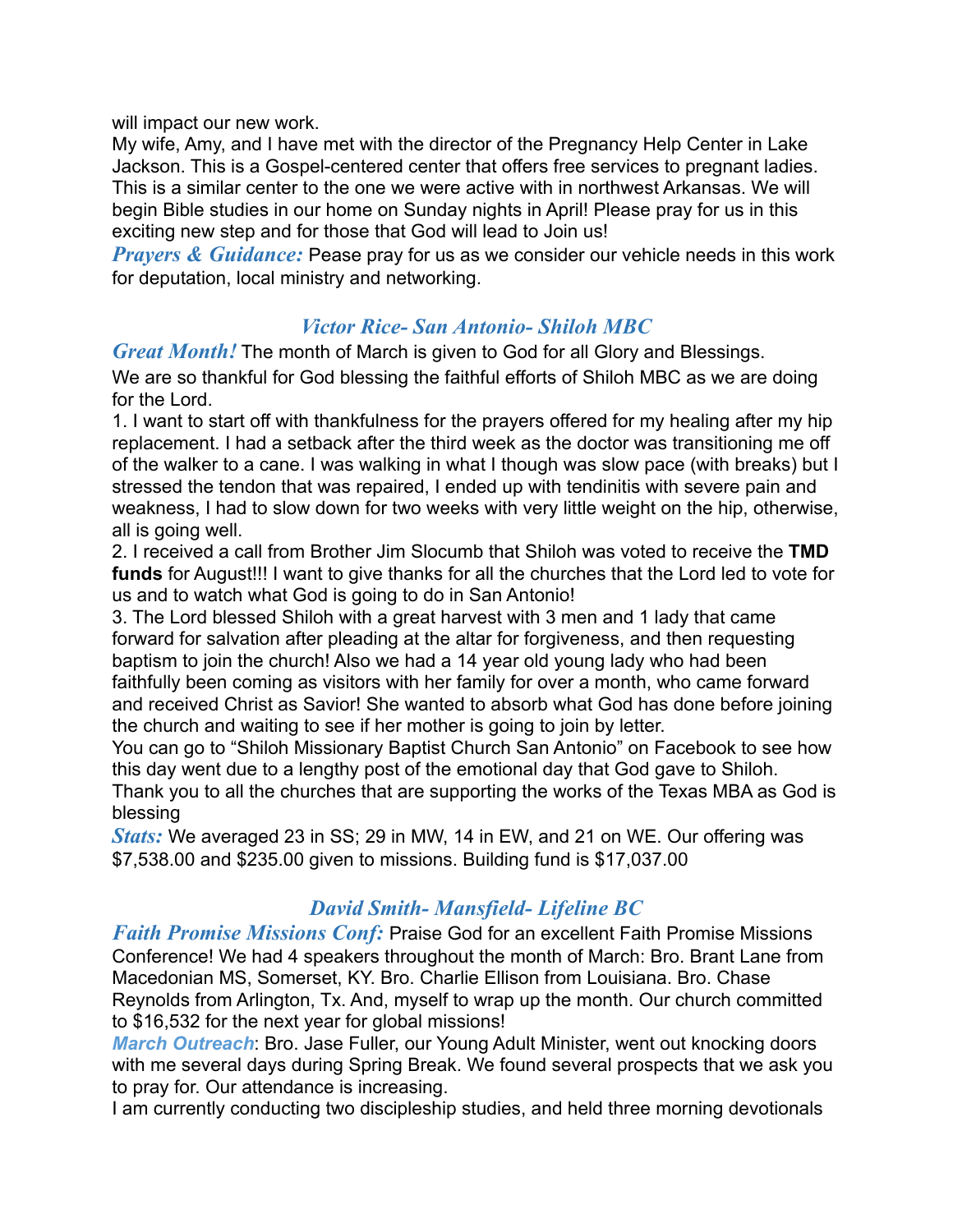at local businesses. We are averaging around 12 individuals for Wednesday night Zoom Bible Studies.

*Easter Sunday Friend Day*: is coming! April 17<sup>th</sup> is the day we encourage all of Lifeline to participate in our friend outreach. We are looking for God to do some amazing things on Easter!

*Bangladesh Missions*: Bro. Robert Baidya is a faith missionary to Bangladesh, sent out by Lifeline BC. He reports about 120 souls have been saved in the last month!! Exciting news! Please consider sending funds for his support!

*Stats:* We had **0 baptized**, with **0 saved**, and **0 joining by statement**. We averaged 23 in MW, and 12 in Small groups. Our offering was \$8,843.31 with \$1200 given to missions and \$725 paid on rent. Lifeline paid pastor \$450, and Bangladesh missions \$2,451.99.

### *Larry Watson- Rockdale- Landmark MBC*

*Remodel Done:* Through prayer, hard work, and time spent, we finally completed our kitchen remodel! Praise God, just in time for our Revival meeting! We are thankful for all that helped!

*Revival:* Our revival meetings went very well! Bro. Weaver preached 4 wonderful messages the Lord had put on his heart for us. There was great singing, fellowship and food! We needed this time together. Many talented people shared their gift of music with us throughout the week.

We were so excited to have 3 local families join us, one of those families didn't have a church home. In total, we had 13 first time visitors, with 6 of them being local. Prayers: Please keep the Valdez family in your prayers an also remember Marylin dealing with health issues. Please remember my mother, Jo Watson as she just had surgery and is still battling cancer.

*Stats:* We averaged 11 in SS; 11 in MW with a high of 26; 7 in EW; and 10 on WE. Given to Missions: \$509.72; Offerings \$3,597.17. Revival attendance Night 1-21, night 2-24, Night 3- 26, Night 4- 17.

#### *Joe Bozarth- Conroe- Fellowship BC*

*Steady:*. Our attendance has been up slightly this month. There has been a lot of planning within our Mission. April 9, we will hold a "Singsperation" from 5 until 7 pm. Bring your instrument of choice and join us. Afterwards, there will be pie and ice cream for everyone. On April 11, we will be hosing the Trinity River Association Meet-N-Eat at the Golden Corral in Conroe. Everyone is looking forward to the fellowship with the other churches in the association.

We have decided to have a Vacation Bible School this summer. We are in early planning stages and haven't set the date yet. Pray for us as we plan and carry out these important events.

*Stats:* We averaged 21 in SS; 22 in MW; 12 in EW; and 9 on WE. Our offering was \$5,702.25 with \$595.24 given to missions.